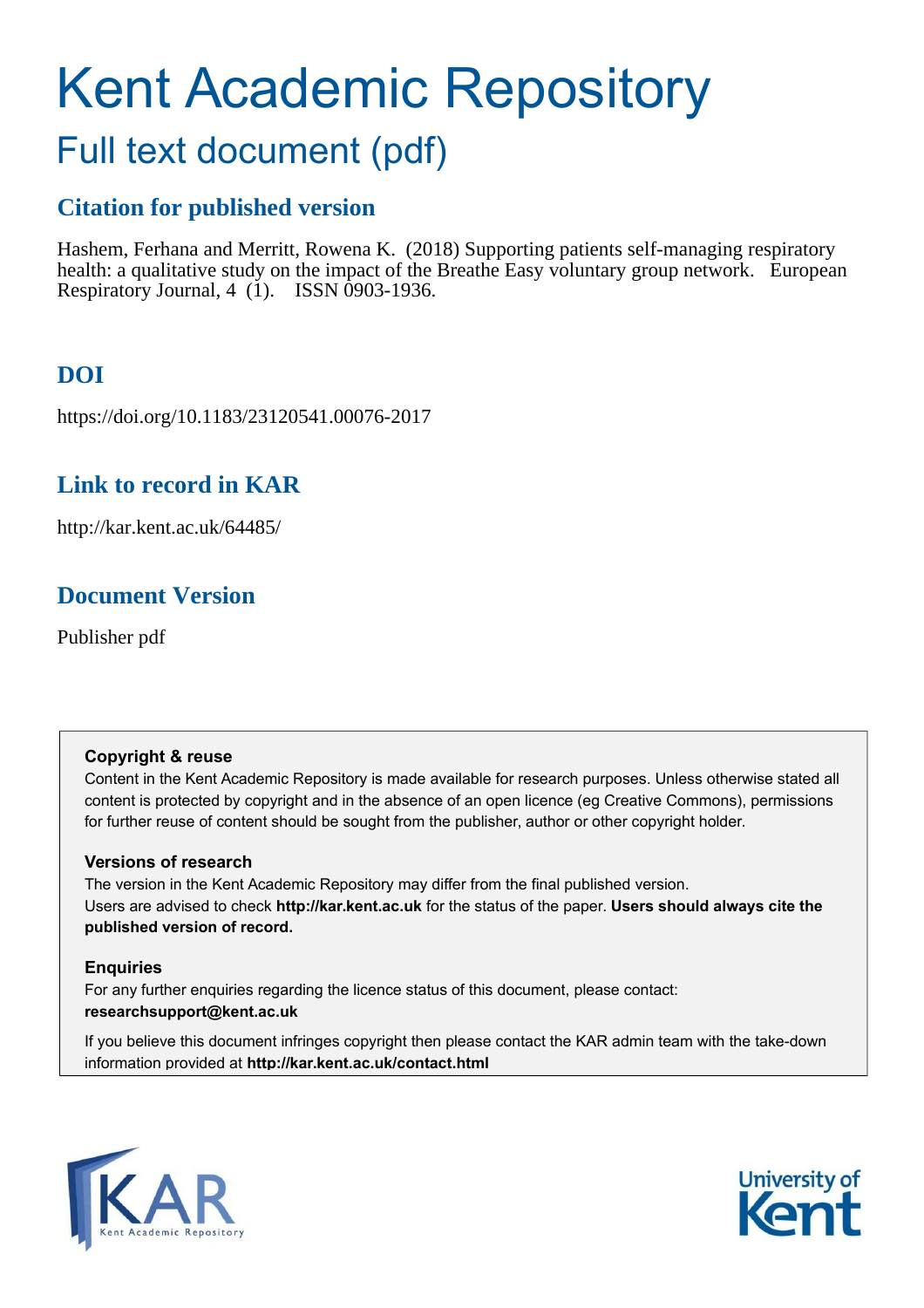

open<br>research

# Supporting patients self-managing respiratory health: a qualitative study on the impact of the Breathe Easy voluntary group network

Ferhana Hashem and Rowena Merritt

Affiliation: University of Kent, Canterbury, UK.

Correspondence: Ferhana Hashem, Centre for Health Services Studies, George Allen Wing, Cornwallis Building, University of Kent, Canterbury, Kent, CT2 7NF, UK. E-mail: [F.Hashem@kent.ac.uk](mailto:F.Hashem@kent.ac.uk)

ABSTRACT Self-management strategies are designed to improve lung and respiratory health through structured self-management plans with regular practitioner reviews. Strategies have not, however, focused upon how patient support groups and advocacy networks can help with the management of these conditions; therefore, it is unknown what impact they may have on patient self-management. A qualitative study was designed to help understand what impact the British Lung Foundation's Breathe Easy (BE) groups have on patients managing their lung and respiratory conditions.

A semistructured telephone interview schedule was developed to study the network. Topics covered included: perceptions about the BE groups; current referrals systems and integration pathways; benefits of attending the BE groups; and integration of the BE groups into the respiratory pathway.

Key themes explored included: shared patient experience and peer support; patient self-management and self-education; attendance of healthcare professionals; and the impact of integrating BE groups into the respiratory pathway.

BE networks were shown to support self-care initiatives for people attending the groups, and members expressed a social and educational benefit. BE networks were working with the local National Health Service to become an integral part of the respiratory pathway, yet there was evidence of resistance from the health service in incorporating the networks.

@ERSpublications

Lung and respiratory conditions affect ∼12.7 million people in the UK with asthma, COPD or other longstanding respiratory illnesses; half are dependent on prescribed medicines. Voluntary patient support groups can provide peer support for self-management. <http://ow.ly/7Xz330hbeth>

Cite this article as: Hashem F, Merritt R. Supporting patients self-managing respiratory health: a qualitative study on the impact of the Breathe Easy voluntary group network. ERJ Open Res 2018; 4: 00076-2017 [\[https://doi.org/10.1183/23120541.00076-2017\].](https://doi.org/10.1183/23120541.00076-2017)





This article has supplementary material available from<openres.ersjournals.com>

Received: June 22 2017 | Accepted after revision: Nov 14 2017

Support statement: This work was supported by the British Lung Foundation. Funding information for this article has been deposited with the [Crossref Funder Registry.](https://www.crossref.org/services/funder-registry/)

Conflict of interest: None declared.

Copyright ©ERS 2018. This article is open access and distributed under the terms of the Creative Commons Attribution Non-Commercial Licence 4.0.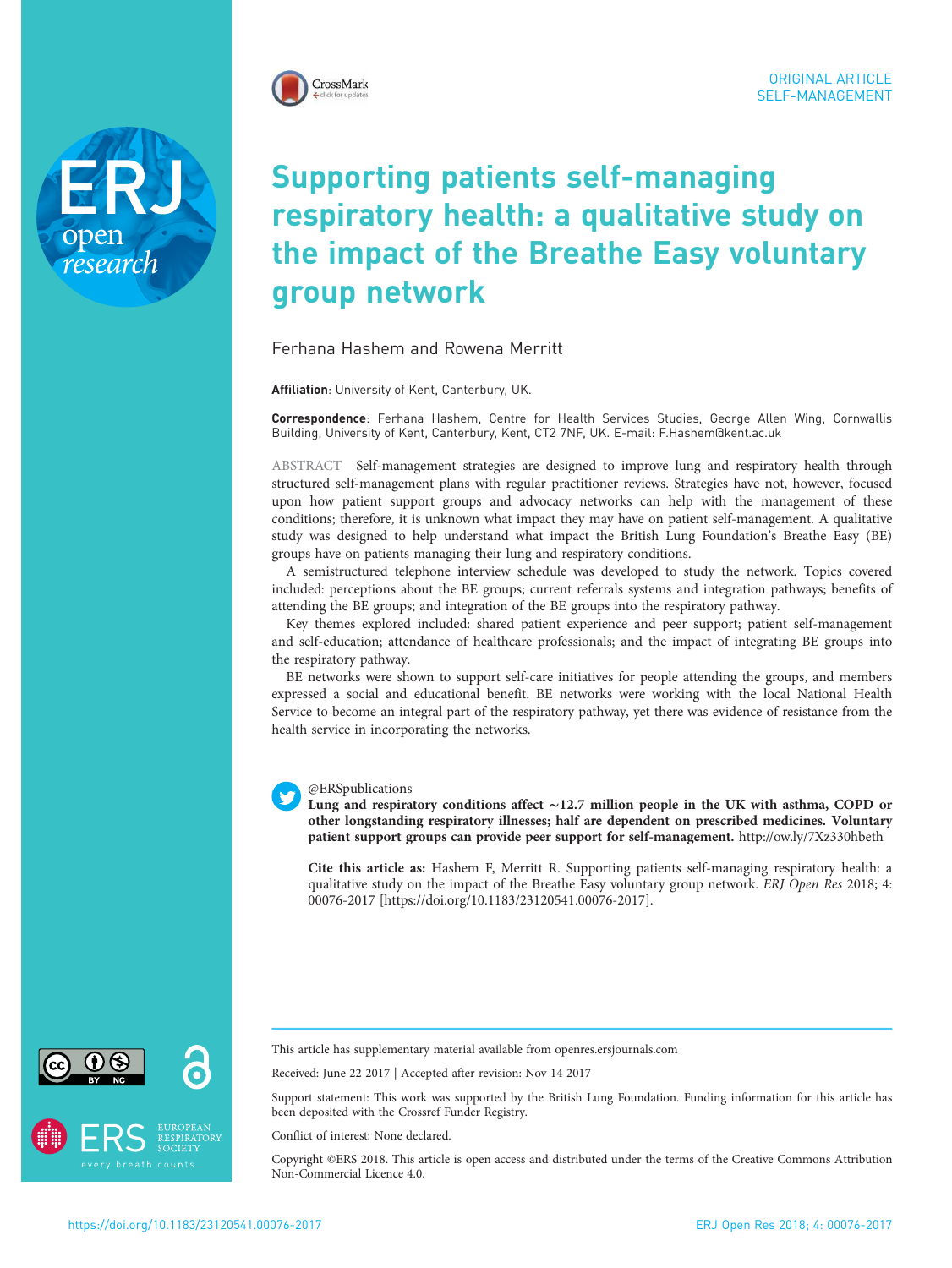#### Introduction

Respiratory conditions span a broad spectrum of disease groups: in some instances, the disease pathway for an individual can be terminal, and in other cases, improved disease management for patients can be key to the prevention of acute episodes [[1\]](#page-9-0). In the UK, surveys of the general population suggest that ∼12.7 million people (approximately one in five) have a history of asthma, chronic obstructive pulmonary disease (COPD) or another longstanding respiratory illnesses, and half of these (∼6.5 million people) report taking a prescribed medication for lung disease in the last year [\[2\]](#page-9-0). For people with respiratory conditions, voluntary patient support groups can play a vital role in bringing together educational, social and practical advice for effective disease management [\[3, 4](#page-9-0)]. This paper focuses on how patients can actively self-manage their condition through self-education initiatives and peer-support networks working alongside the collaboration of healthcare professionals (HCPs), all accessed via the UK's British Lung Foundation's (BLF) Breathe Easy (BE) voluntary group network.

Self-management is a concept that is becoming increasingly more salient and promoted through health policy initiatives to help people deal with the effects of long-term conditions (LTCs) and the economic implications associated with these. As a concept, self-management is notoriously difficult to define and there is no agreed definition of the term. SADLER et al. [\[4\]](#page-9-0) suggest that wider definitions of self-management encompass social support from friends, family and wider community ties. It is also characterised by collaborative partnerships between patients and HCPs aimed at encouraging a relationship of care fostering self-management. In more commonly found respiratory diseases such as asthma and COPD, self-management involves formal patient education, written actions plans, self-monitoring by peak expiratory flow or symptoms, and regular medical review [\[5](#page-9-0)–[8](#page-9-0)]. Although these are important features of a medicalised view of self-management, there are other models that have started to make inroads in which lay leaders initiate self-education programmes with the cooperation of HCPs; thus, an alternative model is emerging with patients taking the lead in self-management. BE groups provide a network of people-led self-management support:

Groups promote self-care via peer support, education and information giving. Integral to the success of the network are passionate and community-based volunteers, who drive groups forward to increase the health and wellbeing of their attendees. Volunteers are responsible for key roles within groups, with healthcare professionals working in partnership with some groups, providing advice, talks and establishing effective referral pathways [[9](#page-9-0)].

Thus, a key component of patient support groups and advocacy networks such as BE are the social networking function they serve to help members share their experiences, encourage patient self-education, and in recent times, link members based within patient organisations to the local National Health Service (NHS) trusts [[10](#page-9-0)]. In the case of BE groups, this has involved regular input by a HCP in which either a local respiratory nurse attends, the groups receives a talk from a clinician about respiratory health, or through a pulmonary rehabilitation taster session given by physiotherapists or occupational therapists. However, the type and level of clinical input can vary from month to month and from group to group, and not at all times were talks always delivered by HCPs. The overall function of the BLF's BE networks is to increase awareness of how members can manage their conditions through monthly educational talks, thereby opening up learning initiatives for disease management, whilst at the same time, the BE networks are becoming a core and integral part of a patient's treatment pathway, helping patients to self-manage and recognise their needs. Yet, the impact of peer support and social networking, as well as evidence on the effect of lay-led self-management on patients' health, is limited.

Published systematic review evidence has shown that there is little research on how patient support groups, advocacy networks or peer support can help with the management of lung/respiratory conditions. Rather, this body of literature has a much wider patient focus on those with mental health conditions, cancer support networks and beyond, but very limited evidence on managing long-term lung health. In the 2007 systematic review on lay led self-management education programmes in chronic conditions by FOSTER et al. [\[11](#page-9-0)], it was found that lay-led self-management programmes may lead to small, short-term improvements in patients' self-efficacy, self-rated health and cognitive symptom management, and an increase in frequency of aerobic exercise; yet, whilst there were small improvements, the improvements were not clinically significant. The review recommended that further research was needed to explore longer-term outcomes and the potential for lay-led self-management [[11](#page-9-0)].

Recent literature on patient self-education and disease management have, however, been primarily in terms of structured self-management education involving information on which medicines they should take and when, prevention of symptoms and attacks, written action plans, and regular practitioner reviews [[12](#page-9-0)-[14](#page-9-0)]. The systematic reviews by WALTERS et al. [\[7](#page-9-0)], GIBSON et al. [\[5\]](#page-9-0) and POWELL and GIBSON [\[6](#page-9-0)] on patient self-management in COPD and in asthma found that self-management helped individuals recognise and react to the impact of an exacerbation, and taught patients the skills and behaviours they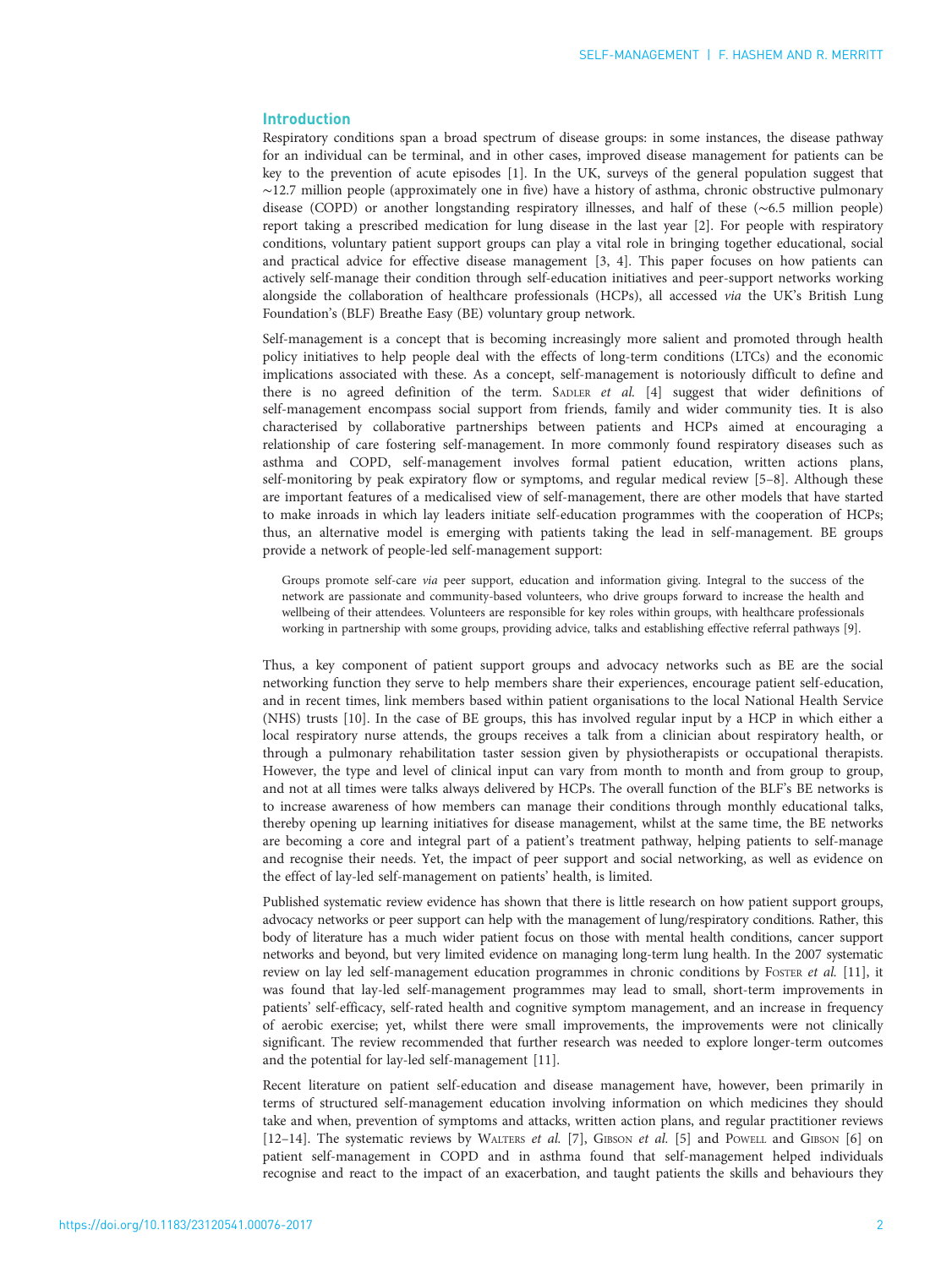<span id="page-3-0"></span>needed to manage their disease [[7, 8, 15\]](#page-9-0). The studies recommended that self-management could have a positive impact if incorporated into a formal treatment pathway under the review of a practitioner. Yet, current systematic review evidence on patient self-education have been based in clinical settings under the guidance of a practitioner, rather than in less formalised settings based in patient support groups. It is therefore debatable whether the findings are relevant due to the lack of contextual overlap, as well as considerations around the impact of patient self-education programmes between peers or between patients and practitioners.

In recent years, there has been a gradual shift in the delivery, planning and organisation of healthcare in particular in patients with COPD, as well as other chronic respiratory diseases. In these disease groups, deterioration in lung function in some cases has increased acute and repeated exacerbations, use of polypharmarcy, increased visits to emergency departments, hospital admissions and length of stay, as well as the wider implication to patients' mental health and a steep decline in quality of life [[16\]](#page-9-0). Many have argued that there is a need to rethink how respiratory services can be delivered outside traditional organisational boundaries in order to coordinate care between different services and ultimately to "improve processes and outcomes of care whilst making the most efficient use possible of scant healthcare resources". There is growing evidence to suggest the potential of community-based integrated care interventions to impact positively on disease knowledge and self-management [\[16\]](#page-9-0).

The British Thoracic Society (BTS), an organisation representing professionals responsible for respiratory medicine and at the forefront of guideline production for the UK's National Institute for Health and Care Excellence, supports the rationale for integrated care in respiratory health. In 2015, the BTS recognised the value of integrated working, thereby proposing a definition of integrated care:

Integrated Care is the organisation and management of a health service such that people receive safe and effective care by the most appropriate health professional at the optimal time in the most appropriate environment. Such care should be offered with a patient centred and compassionate focus and achieve the desired results in a cost-effective manner. The integration of care should involve healthcare, whether hospital centric or within the community, and social care [\[17\]](#page-9-0).

Notwithstanding, HCPs support efforts to encourage collaborative working through integrated care. PATEL [\[16](#page-9-0)] argued that there is a need to bridge integrated healthcare within community services that provide social support and address issues around preventative strategies in lung health. The BLF has been driving forward efforts to integrate BE groups into the local NHS, therefore joining up patient support groups and advocacy networks within local community respiratory teams, an example of which can be seen in the collaboration established between the local NHS and a BE group in the West Midlands. In 2011, NHS Stoke on Trent and North Staffordshire BE group put forward a model to increase collaborative working as part of the NHS Lung Improvement Programme. Some of these strategies included: establishing which general practitioner (GP) surgeries did and did not refer to the group, and working alongside practices to raise awareness of the potential impact of peer support; HCPs from the specialist community respiratory service being identified to input into BE group meetings to answer questions and offer additional advice; and lastly, the community respiratory team was involved in an official launch and raising awareness of the BE group with HCPs by running a workshop [\[18\]](#page-9-0). The rationale and key components of integration seem to offer a pathway of care that provides optimal benefits to patients in terms of the identification and delivery of respiratory care.

The purpose of this paper is to explore how BE groups open up avenues for patients to share their experiences and provide peer support, increase opportunities for raising awareness for patient self-education, and enable self-management through a key relationship via HCP facilitation. The onward results and analysis explore this component further. In addition, the study considers whether the steps towards BE groups being integrated into local respiratory teams have been implemented in the respiratory treatment pathway.

#### **Methods**

#### Sampling strategy and recruitment

Theoretical purposive sampling was used to select the participants, who were chosen according to predetermined criteria relevant to the study's key research objectives [[19](#page-9-0)]. The sample was recruited within three main groups. The first comprised BLF volunteers who were members of the local BE group, some of whom held the position of Chair, Treasurer or Secretary, or were ordinary members, and in general, whose respiratory health was sufficiently stable to be a proactive and regular member of the group, but consequently, it was these members who were able to commit to a telephone interview, and therefore their involvement and proactive role would have impacted on their qualitative statements and responses. In some cases, ethically, it would not have been possible to invite all members, as many of them were ill with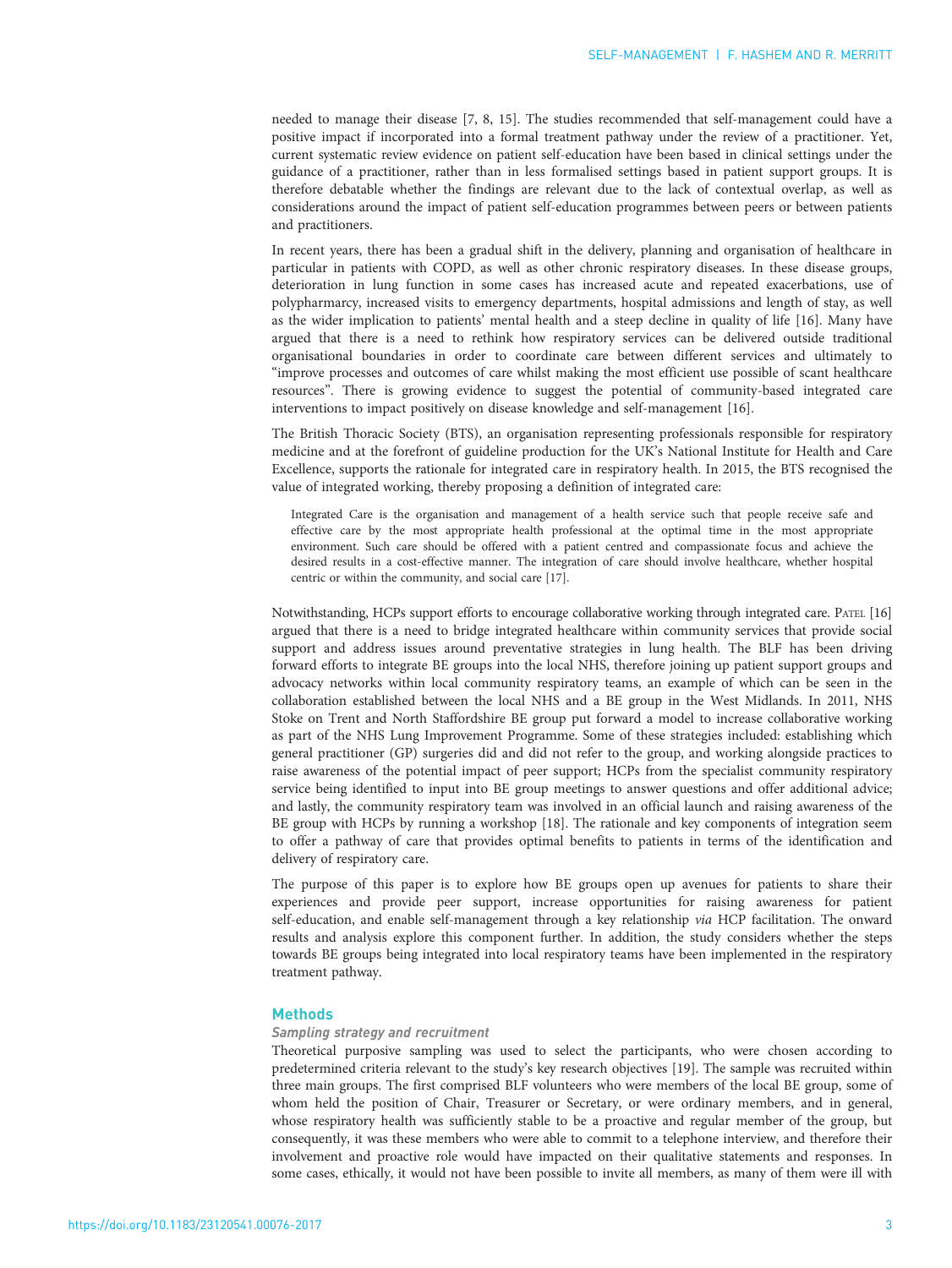respiratory diseases in the long term. The participants were drawn from Standard BE groups (existing BE groups that had not been integrated into the local NHS pathway), Converted Integrated BE groups (existing BE groups that had been subsequently integrated into the local NHS pathway) and New Integrated BE groups (new groups set up specifically to be integrated into the local NHS pathway). The second group of participants was comprised of HCPs and clinical commissioning group (CCG) representatives, and the third groups of participants was composed of BLF steering group (SG) members. The research team ensured that all relevant groups were invited to take part and that different perspectives were included in the sample [\[20\]](#page-9-0).

The participants were selected from a purposive sample. The BLF's integration management team initially approached potential participants to invite them to an interview and the participants then agreed in principle to be contacted by University of Kent (Canterbury, UK) researchers. The researchers at the university approached 42 people by e-mail or telephone and in total, 30 participants agreed to be interviewed ([table 1](#page-3-0)). If the researchers did not hear back from the participants they were re-contacted on two more occasions and if there was still no response, then it was decided not to contact them anymore. No financial incentives were offered to participants.

#### Methodological approach

A qualitative approach was chosen, as this seemed the most appropriate in order to gather data from participants in their natural setting as we were able to talk to people through an interview over the telephone in an informal manner. As the research was concerned with people's views on the BE groups, it was important to capture the interactions, behaviours and meanings they attached to the groups; this approach is interpretive, which means that the researcher frequently has to make sense of assumptions or ideas that are taken for granted [\[21\]](#page-9-0). The underlying ontological position raises questions about what is the nature of the social world and what there is to know about it, so in our research, when gathering data, we saw the social world as open and subjective with participants shaped by agency and choice about what they did. In addition, our research also raised epistemological questions about knowing and learning, how we can learn about reality, and what is the basis of knowledge; we therefore used inductive logic to build our knowledge from the bottom up based upon our observations and understanding of the world from the people we interviewed drawing from their everyday lives [[20](#page-9-0)].

#### Conduct of interviews

The participants were interviewed over the telephone once between July and December 2014. All interviews were recorded digitally. The interviews varied in length from 21 to 52 min, with a median length of 38 min. The participants were asked for their permission to record the interview. Written consent was also taken from the participants in advance. A list of topics and questions included in the interviews is given in the supplementary material.

#### Data analysis

The interviews were transcribed verbatim by the research team. The data were analysed using thematic analysis, which took place in four key steps. 1) Familiarisation, involving data immersing, gaining an oversight of the content and identifying topics of interest. 2) Constructing an initial thematic analysis involving refining and categorising the data into themes and subthemes. This process was assisted by using NVIVO (Qualitative Software and Research Pty Ltd, Doncaster, Australia). 3) Reviewing data extracts, which involved organising the data to work out if there were more coherent groups of data. 4) Summarising and writing up the data, which involved putting the data together using summaries for each of the groups with the summaries appearing for each theme and group of participants [\[20\]](#page-9-0).

Then samples of the data were double-coded, and discussed between the research team to enhance reliability and construct validity [\[22\]](#page-9-0). At the analysis stage, the consistency of the findings and dependability of the data were advanced by having two researchers (F. Hashem and R. Merritt) each coding a sample of data independently, who then met together to come to an agreement on the emerging

| TABLE 1 Type and number of participants interviewed                                            |  |
|------------------------------------------------------------------------------------------------|--|
| <b>BLF</b> volunteers<br><b>HCPs and CCG representatives</b><br><b>BLF</b> steering group      |  |
| BLF: British Lung Foundation; HCP: healthcare professional; CCG: clinical commissioning group. |  |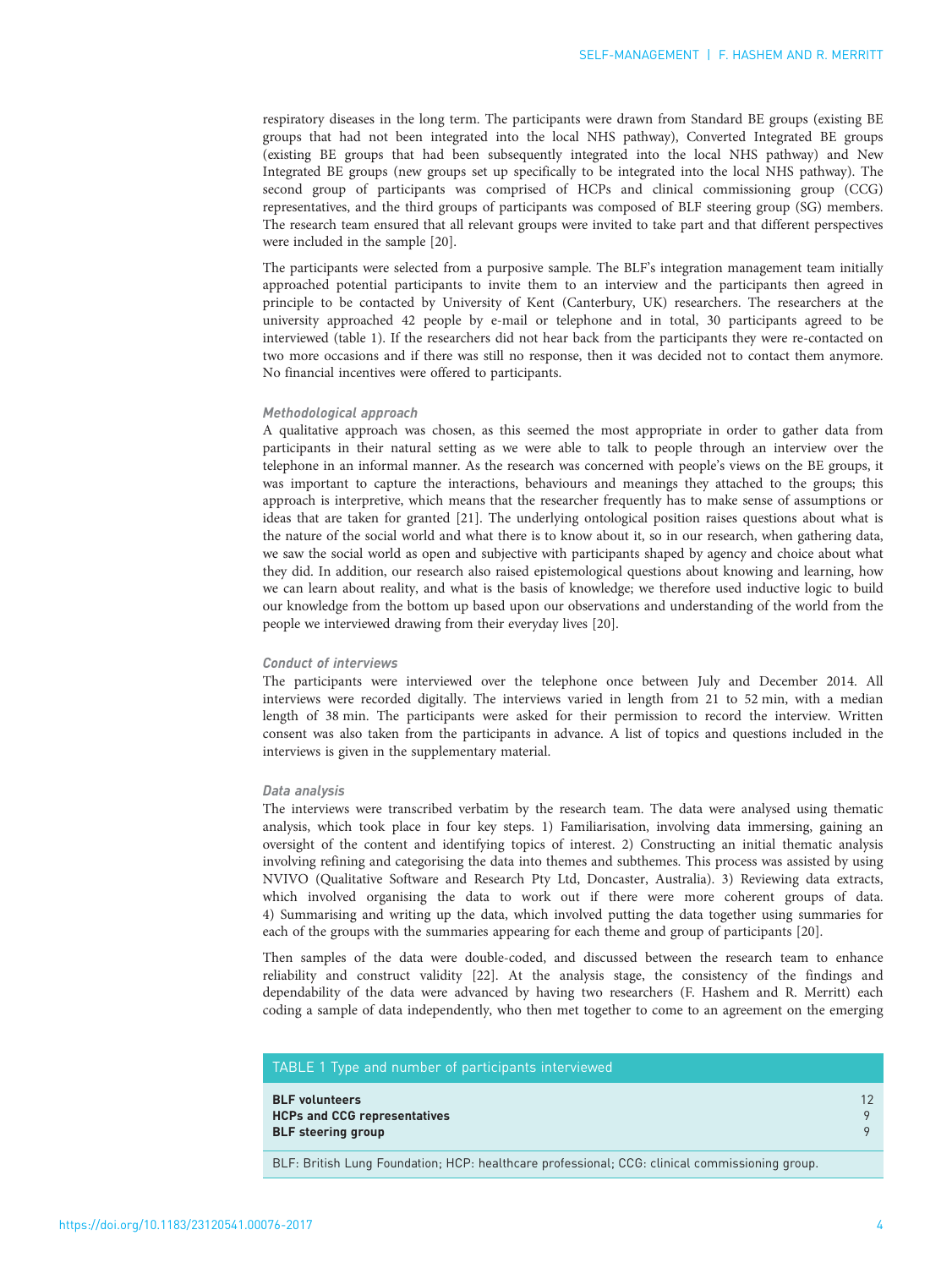themes and subthemes, and any discrepancies were overcome through a consensus discussion between them [\[23\]](#page-9-0). Any deviant themes were an indication that the researchers needed to consider additional information and restructure their understanding, which also contributed to refining the initial propositions, as well as help to reflect upon whether the original explanation applied in all circumstances [\[24](#page-9-0)]. Reliability and construct validity were also important factors for the study, as the researchers were concerned with analysing the results and ensuring the quality of the study, and furthermore, enhancing the dependability of the results by examining both the process and the product of the research for consistency [[25](#page-9-0)].

The research team included two qualitative researchers both with over 10 years' experience of using qualitative approaches for collecting and analysing data.

#### Ethical approval

The study was approved by the University of Kent's School Research Committee based in the School of Social Policy, Sociology and Social Research, in 2014.

All informants gave written consent in advance to participate in the telephone interviews. Participants were sent the consent form by e-mail in the first instance or by post on request; consent was obtained in hard copy from nine participants and e-mailed consent was obtained from 21 participants.

#### **Results**

Shared patient experience and peer-support network

The BLF volunteers noted that the monthly meetings provided its members an invaluable forum for discussion and an ideal opportunity for sharing patient experience:

Some of them…they wouldn't go out…it got them out…with two or three of the people there, that's probably the only thing they've done in the last 6 months, a massive benefit…we try and balance it between education and social events.

BLF volunteer with severe asthma; BE group 01

We had a lovely day out so that they can interact with each other and talk generally about how they are managing…but they find coming to the group they get a better understanding about their lungs.

BLF volunteer with asthma; BE group 05

One vital element the BE groups provided was the support made available not just to people with lung and respiratory conditions but also to a wider, extensive group of friends and family, which helped to increase their understanding of the disease as well as bringing them into the fold of the support network:

BE is for people in a similar state, or their carers or friends, because we have a variety of people in our group… friends, family and patients themselves, because that's what a network or group is made up of…I'm quite passionate about these things because it will help people to have a better quality of life…and yet it's difficult for them to be connected up to it.

#### BLF volunteer with COPD; BE group 11

The BE groups provided an extensive local network to those affected by respiratory and lung diseases, as well as to a broader spectrum of friends and family, which offered peer support, helping to share patient experience as well as providing a social networking mechanism to its members. The BLF SG members acknowledged the value of peer support offered to people at the monthly group meetings:

You can't underestimate the benefit of people being in the same boat as you...the health professional thing is all very well…attendees talk to each other and they see other people perhaps using oxygen or perhaps stopping for a breather or coughing a lot and they empathise with each other.

#### BLF SG; BE group 07

It was recognised that having members who were in the same position and being able to identify with other people in a similar situation was key to coping and self-managing their respiratory health.

Patient self-management and self-education The BLF volunteers explained how they found joining a BE group helped in managing their condition:

Health management means people like me doing more for themselves than were done before…it's improved the quality of my life…it's well worth it to me.

BLF volunteer with COPD; BE group 11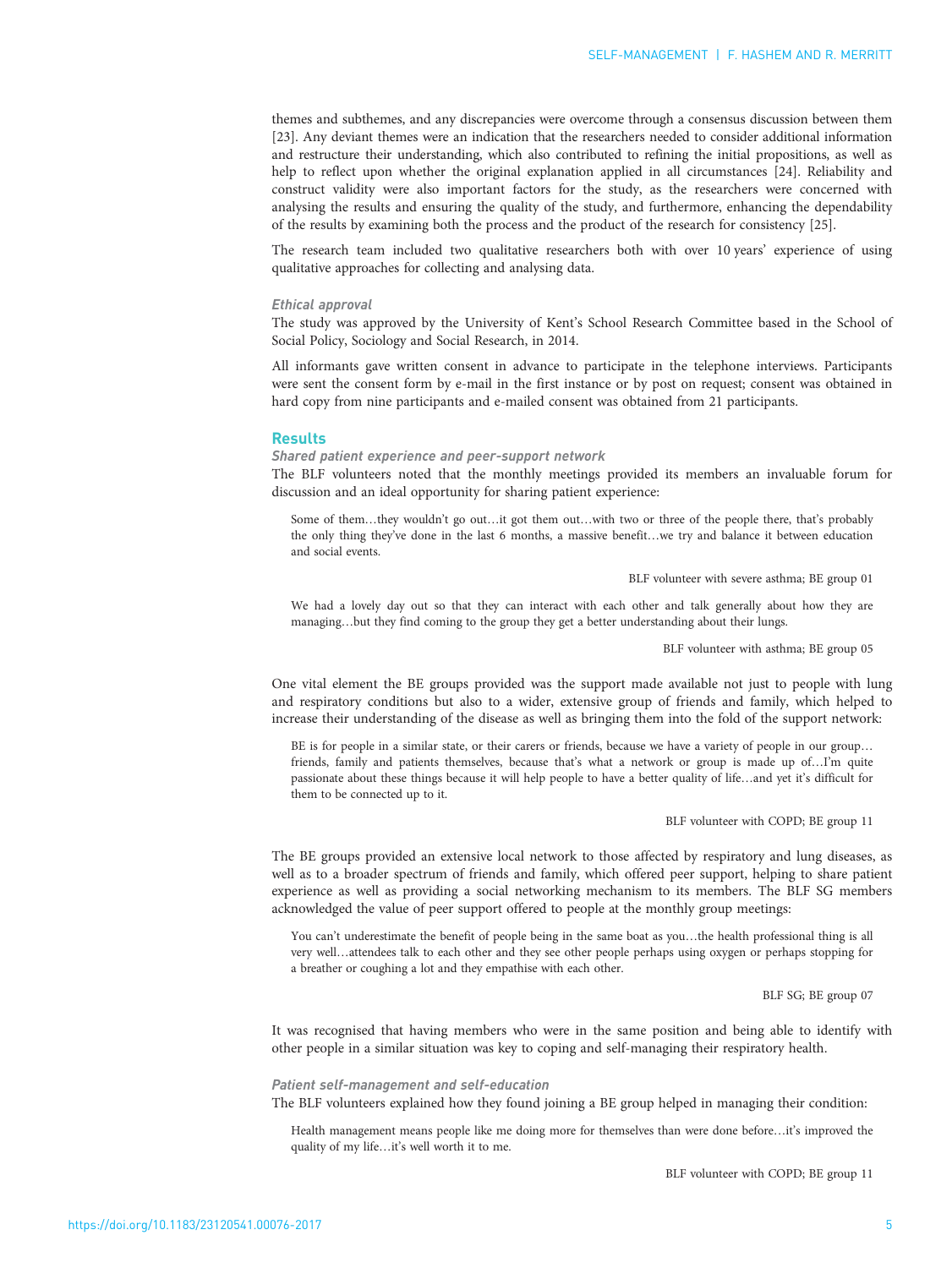I went to a couple of them and thought how good they are… in an area to have that support…a support group with people with similar conditions to support each other… coping strategies, they pass that on.

BLF volunteer, former respiratory nurse; BE group 17

The BLF volunteers spoke about how attendance of the group helped to improve their quality of life, aided in developing coping strategies when they had an exacerbation, and was important in keeping them informed about new inhaler techniques:

[Name of group attendee stated] will turn up…it's winter months. She will do a refresher on inhalers…and the group love her because she talks their language…[she's] been coming in a good couple of years now and the difference is unbelievable.

BLF volunteer with sarcoidosis; BE group 03

These two BLF volunteers discussed how they were adapting and transforming their lives to help self-manage their condition as a result of joining their local BE group:

I do my breathing exercises…I find that…along with the medication that I'm on. And what I've learned from the physiotherapists coming and giving us talks, how to breathe using proper breathing techniques…benefits me personally but also it is helping the rest of the members of the group.

BLF volunteer with asthma; BE group 05

Talking to people and learning to be happy with other people…when my wife first died…and I got this condition…you just lock yourself away and you don't realise just how low you get…general things…not being lonely and try and be as happy as you can with other people. And I can tell them how I feel...it's done me a great favour as I'm busier than I've ever been…I'm not sitting down moping…I've moved into a place where there's other people my own age…we mix together…it's really changed by life since I've got involved with the BE.

BLF volunteer, condition not stated; BE group 16

HCPs acknowledged the growing salience of the BE groups in helping people with lung conditions self-manage by increasing their understanding of the disease processes:

Anything that helps people engage with the disease process is of benefit…there are different organisations out there and BE is one of the better ones. It does help people self-help…the current model of care to treat people and kick them out isn't really empowering people to treat their own conditions…get people to start taking responsibility for themselves to some degree.

#### HCP, GP; BE group 27

The above respondent, a GP, felt that patients needed to be able to manage their own condition, in particular as this could bring greater patient empowerment and less dependency on the NHS.

#### Involvement of HCPs

At some of the BE groups, attendance of a HCP underpinned the self-management and educational ethos of the group, and gave it a strong identity that was closely aligned with the local respiratory pathway, rather than existing as a stand-alone peer-support network. The contribution of a HCP providing a themed talk at each meeting was an important "hook" to attract new members and retain a regular monthly turnout from its members:

It's a great help…with local clinicians, the [question and answer] sessions have been very successful…with specific advice from them…the consultant or the nurse will answer it…it's a good place to pick up ideas.

BLF volunteer with asthma; BE group 18

The above respondent spoke about how having a HCP available enabled them to raise questions and obtain advice about their condition, thereby potentially circumnavigating a visit to a GP and placing fewer demands of time and resources on the NHS. It is to be noted, however, that not all groups were regularly attended by a HCP, and talks that were organised were not always themed around self-management but were broader in focus, covering social interests as well.

In addition, the informants mentioned how important it was to have the involvement of HCPs in referring patients to BE groups: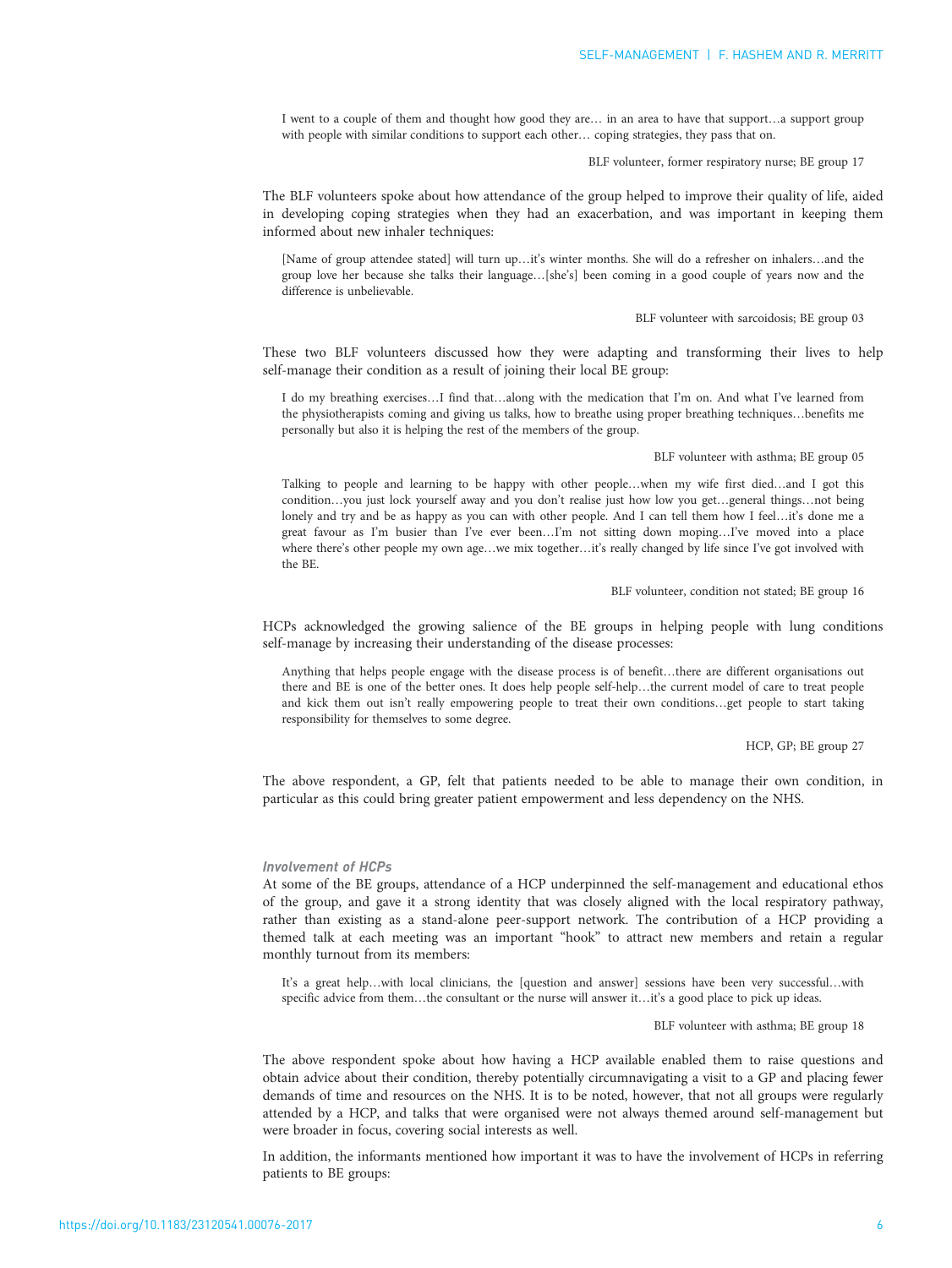<span id="page-7-0"></span>Then we had pulmonary rehab[ilitation] in [name of location stated] very early as there were links into the hospital…and a lot of referral from pulmonary rehab into the group…we've got a model for referral of the appropriate people to come to a group.

#### BLF volunteer with asthma; BE group 04

They weren't but they are now...but it's in the guidelines now...it's in there now that all surgeries need to have a leaflet and to promote BE groups…it is now integrated into the care pathway…but we've called it something else.

#### HCP, nurse; BE group 26

The above respondent noted that GPs and practice nurses had gradually started to refer patients to BE groups. However, referrals from them were still fairly limited as there was less interest in including the groups in the respiratory pathway by the GP surgeries:

I think it needs more work…formally…I'm not sure to be frank. I don't think they are [being referred], they give information, but they are not formally referred into them, no…something that will help patients and see tangible benefits…otherwise it will become a dead duck…It's about patients self-managing so they can see me less, what I really want is [fewer] people coming through my door.

#### HCP, GP; BE group 27

I don't want GPs involved, really, as they're rubbish at signposting. No, we are really bad! I struggle with it all the time…How do we really?…They need to go to one place…I think the best person is the patient…but then it's "how do they find out"…you need to have motivated patients and that's the problem.

#### BLF SG, GP; BE group 21

The two GPs above acknowledged that as professionals, GPs were notoriously bad at not referring patients to BE groups. In the first statement, the participant indicated that GPs needed more encouragement and information about the benefits of the groups, and in the second statement, this GP recognised that they had a poor reputation for signposting patients to support groups to assist with self-management.

#### Integration into respiratory pathway

What it is…is all the respiratory professionals…come regularly to the meetings…so in that respect it was already integrated, as we work closely with the hospital…team. BLF works with him [the consultant] in the community, they provide training to GPs and practice nurses…and then someone has an exacerbation they are fast tracked… because all of the information is known in the community service runs into the hospital, so if they turn up at [Accident and Emergency] they automatically get put onto a respiratory ward without any triaging.

#### BLF volunteer with asthma; BE group 04

The above respondent indicated that integration was about linking different healthcare services from primary, community and acute care with local community BE groups, which would enable patients to access appropriate points of the healthcare system without being referred inappropriately between services.

Nonetheless, there were opinions expressed by some respondents who felt that although integration was an aspiration, there were doubts raised about whether it could be fully realised:

Some of the larger CCGs, I think, are difficult structurally to get in and do work with and there's probably…in terms of offering them help…in some of them they are absolutely fine…they've got commissioners and acute services and are quite happy to have help. So it's just a complete jigsaw out there...COPD is on quite a lot of CCGs must do list…they'll get the amount of groups I'm certain…getting the meaningful sign up…meaningful integration between the CCGs, between the acute trusts…between physios and everything else…it might be difficult in areas where integrated working doesn't naturally exist.

#### BLF SG member; BE group 08

[Name of healthcare organisation] needs to unblock and un-funnel this pathway…I don't understand it…and I work within it…but I don't really understand how it works…I can refer patients to pulmonary rehab but the GPs can't…it's just nonsense…a lot of it has been around tariffs (the cost of it)…and so it goes on…it's not integrated at all…they try to chuck asthma and everything else into it…but the secondary care team doesn't have the skills to do that…there's no provision for long-term support of people with people other than with COPD.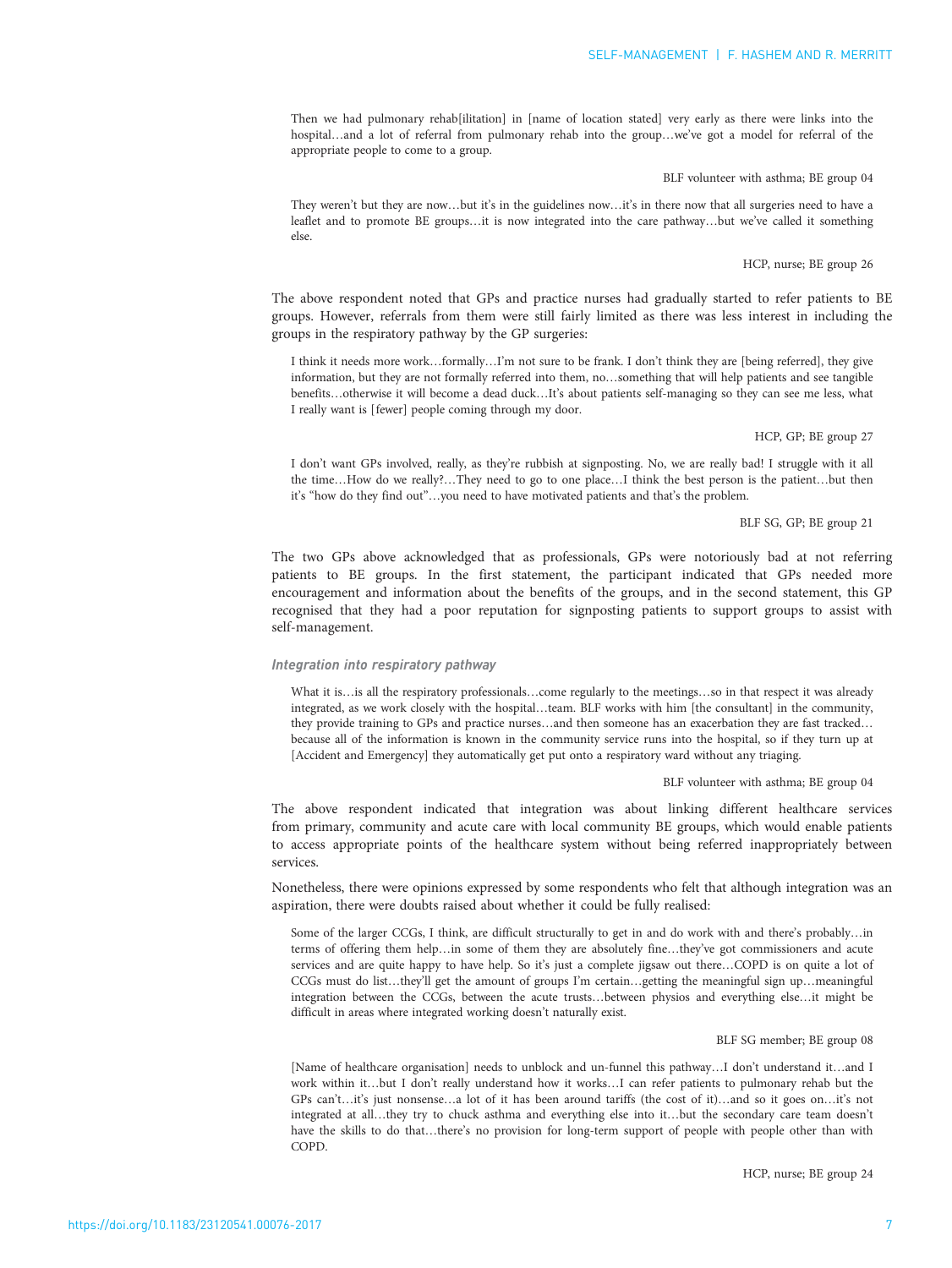The respondents expressed how frustrated they were that even though there was commitment to integration and working together to offer a seamless respiratory pathway, organisationally, barriers to integration continued to exist across different NHS services. As indicated in the second statement, there was evidence of fragmented care where primary and secondary care teams did not work together to offer support in particular for people with restrictive and obstructive disease such as COPD.

#### **Discussion**

The qualitative interviews undertaken for this study revealed that the BE groups provided a central function to its members on a multiplicity of levels, which helped to bring together people with lung and respiratory conditions, connect them with a wider network of friends and family, cement the link with HCPs and bring about closer integration into the local respiratory pathway. The combination of these elements have placed patients as a key component in managing their care as active mediators of their own condition and that of their peers. A summary of the impact of the BE group network is shown in [figure 1](#page-7-0).

A key finding was the role social networks played in providing a mechanism for members to share their experiences and provide peer support to other members of the BE group. In their examination of the role of social networks in LTCs, ROGERS et al. [[26](#page-10-0)] noted how "these forms of support are sometimes less obviously health related according to traditional definitions but nevertheless give a sense of purpose, belonging, and well-being for people with LTCs". It is noteworthy that there are parallels with the examination by ROGERS et al. [\[26\]](#page-10-0) of social networking and peer support in LTCs with the wider definition of self-management by SADLER et al. [\[4\]](#page-9-0). Nonetheless, there is one key difference between the two with SADLER et al. [[4](#page-9-0)] drawing importance to the salience of the collaborative partnerships between patients and HCPs as conducive to a relationship of care fostering self-management. REEVES *et al.* [[3](#page-9-0)] remarked how salient social networks were in managing LTCs. They noted that these networks were adaptable and responsive to the levels of health need, and the overall support of the network was valued to a greater



FIGURE 1 A summary diagram of the impact of the British Lung Foundation's (BLF) Breathe Easy (BE) voluntary group network. HCPs: healthcare professionals; GPs: general practitioners; NHS: National Health Service.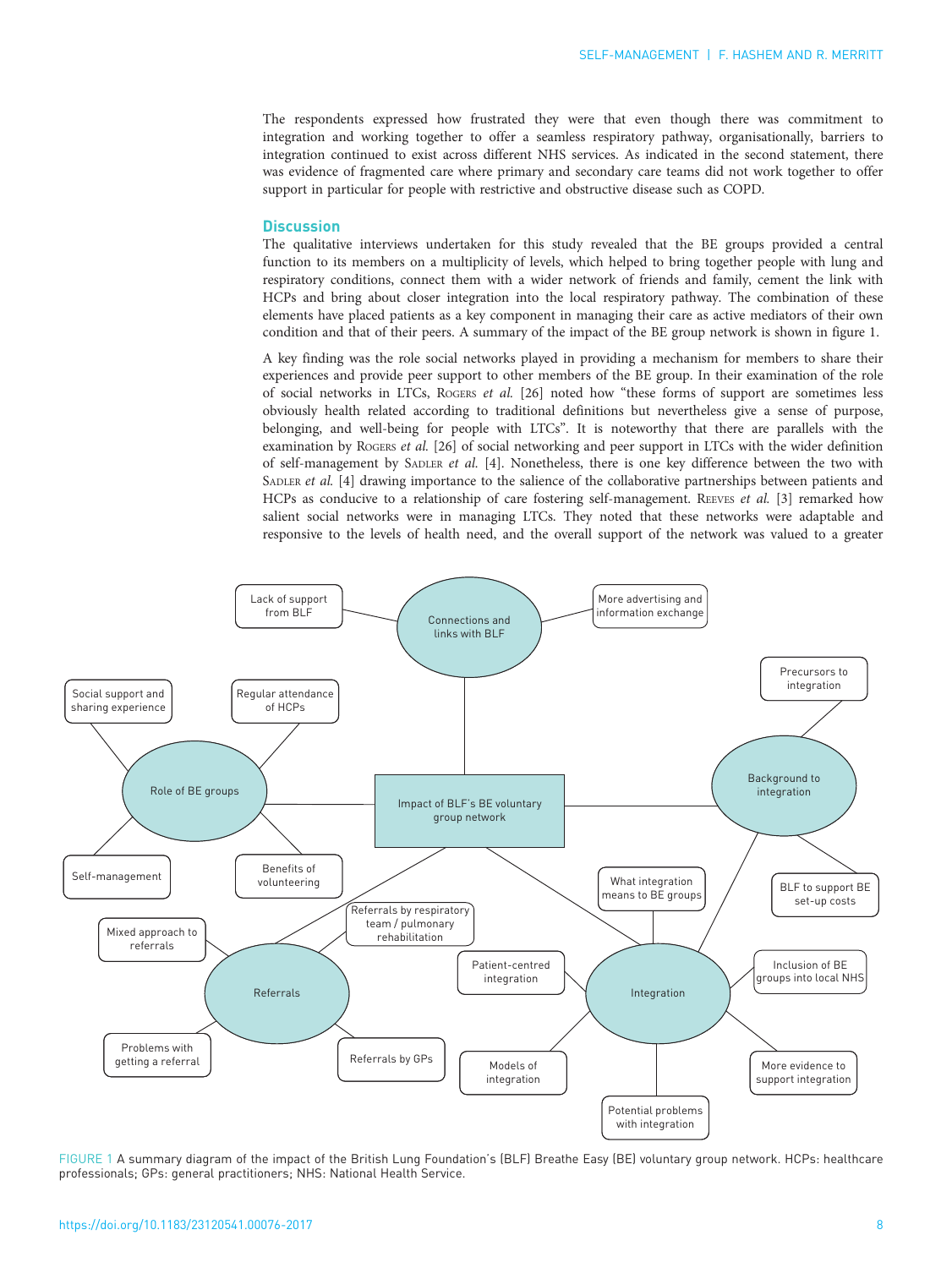<span id="page-9-0"></span>extent than the relationship with individual members; in addition, REEVES et al. [3] found the altruistic and reciprocal nature of activities provided additional health benefits. Yet, is it noteworthy in the literature that the model of shared experience and peer support advocated by such networks was sometimes an unwelcomed source resisted by some patients [[27](#page-10-0)]. This was not, however, found in our study.

In a recent systematic review of self-management between laypeople and HCPs, SADLER et al. [4] suggested that laypeople interpreted self-management as part of a broader construction of illness narratives, "enabling people to make sense of, cope with, and adapt to…their everyday lives", and reflected the quality of social support provided by their immediate social group, as these "informal networks [were] important in the process of coping". SADLER et al. [4] found that the HCPs conceptualised self-management as incorporating both a biomedical model of compliance and individual responsibility. These differences, although subtle, do help to explain why there are some key disparities of understanding in the model of self-management, and help to account for the limited amount of evidence on the effectiveness of self-management interventions [4]. The findings from our study showed that there were multiple perspectives on self-management from BLF volunteers, BLF SG members and HCPs. This resonates with the concept of self-management described by SADLER et al.  $[4]$ , who talk about it encompassing a much wider definition from informal social support, to wider community ties as well as a partnerships with HCPs. What this means practically is that when incorporating self-management for respiratory diseases, the expectation of both the patient and practitioner may vary considerably and indicates there is a need to develop guidance on how self-management should work in both lay and clinical settings.

In terms of self-management interventions, as discussed above, the respondents expressed the importance of BE groups having strong links with local healthcare services via regular attendance of an HCP, which was purported to encourage self-management strategies. The increased contact with HCPs made available through the BE group meetings underlines the notion of self-management becoming central to addressing the burden of LTCs by "moving the day responsibility of managing health from the state to the individual, families and social groups" [[28](#page-10-0)–[30\]](#page-10-0). Given the complexity of self-management in respiratory diseases, regular contact with HCPs ideally should reduce acute admissions and thereby decrease the economic costs associated with it. The economic evaluation undertaken in the second phase of the study has shown a reduction in costs. The economic calculations included a benefit–cost analysis, social return on investment and a cost–effectiveness analysis, which showed a 42% reduction in unplanned GP visits and a 57% reduction in unplanned hospital admissions in Integrated BE groups compared with Standard BE groups [9]. MOSSABIR et al. [\[28\]](#page-10-0) also noted that voluntary and community-based interventions impacted on health service use in reducing primary care contacts, a decrease in social issues brought up at consultations and fewer referrals of patients to other services, thus suggesting that community resources and equivalent social networks provide a linking role between healthcare providers and people with LTCs, which can in fact lead to a more efficient use of NHS services.

Referrals from HCPs to attend BE groups did take place; however, it was noted by the informants that there was an element of resistance from GP surgeries to promote the groups. In two review papers, the barriers encountered in GP surgeries to refer patients with LTCs to peer-support networks and voluntary organisations was a well-recognised phenomenon. SADLER et al. [4] observed that GPs believed that self-management conflicted with traditional healthcare practices and professional responsibility to patients; in addition, it was found that GPs/nurses and patients were keen to maintain the traditional professional-patient boundaries, and sidelined any discussions around self-management. MOSSABIR et al. [\[28](#page-10-0)] also found in their review that clinicians were apprehensive about referring to voluntary organisations or were inappropriately referring patients to peer-support networks. The lack of enthusiasm and interest for making referrals from GP surgeries in our study showed a pattern of opposition and disregard for the salience of social networks and voluntary groups, as evident in previous studies.

The findings demonstrated that in at least some local health services, there was growing evidence of integration taking place to improve coordination of the respiratory pathway. Yet, there were statements from other informants indicating that clinical and organisational differentiation continued to lead to fragmented care. In their study on interorganisational integration in the Danish healthcare system, LYNGSØ et al. [[31](#page-10-0)] remarked how reforms and initiatives to integrate services did not alter how physicians and other staff collaborated across organisations. LYNGSØ et al. [[31\]](#page-10-0) argued that one key issue was the concept of "integrated care", which was interpreted differently on many levels; they argued that "the lack of conceptual clarity is a major barrier to promoting integrated care, greatly hampering systematic understanding, successful real-world application and meaningful evaluation". They identified that the barriers and facilitators to integrated care related to themes including clinical, functional and normative integration, which were fundamental to developing integrated care in practice from the perspective of the HCPs [\[31\]](#page-10-0). The lack of conceptual clarity was also evident in our study, whereas some BLF volunteers spoke about integration as a much looser arrangement between different sectors of the health service and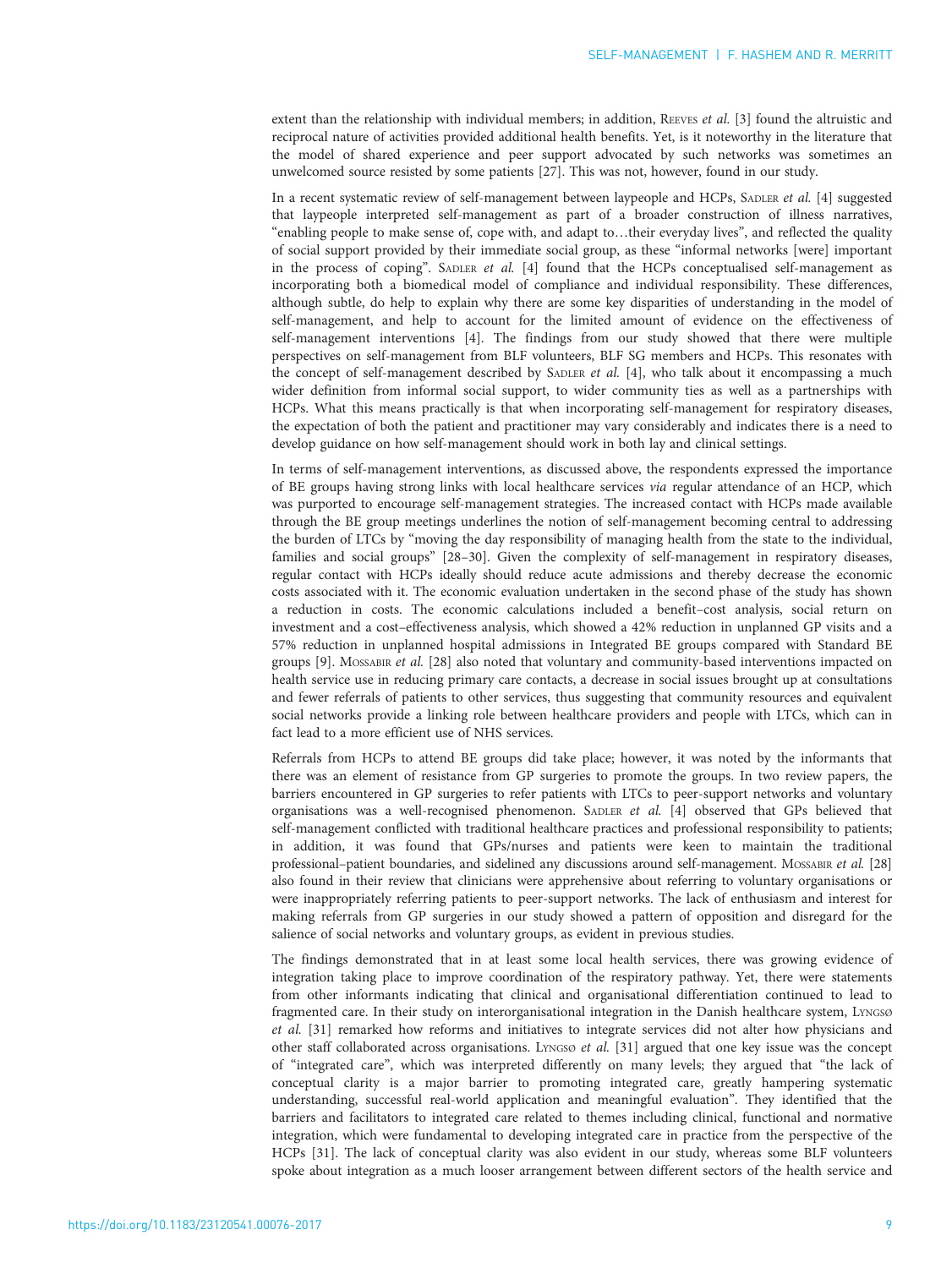<span id="page-10-0"></span>local BE groups, but principally being led by the local NHS respiratory teams, whilst other BLF volunteers thought integrated care was something that would be tightly coordinated under the local hospital consultant in the area. Hence, as in the study by LYNGSØ et al. [31], definitions of integrated care varied considerably and perhaps have suffered not being adopted by the local NHS due to the lack of joint understanding.

#### Conclusion

This study shows that people with respiratory and lung conditions see a social benefit from attending BE groups, as they are able to share their experiences and gain peer support from this social network. We encountered BE group members who were adapting and transforming their lives to self-manage their condition and, through self-education, to understand their disease. There was evidence that GP surgeries were resistant to referring patients to BE groups, and ongoing efforts to encourage integrated respiratory care was taking place but this was patchy and differed across different NHS localities. Since the end of the study in 2016, national initiatives have now been put into place to encourage further integration of BE groups into the NHS, and there has been some headway in BE groups working alongside the NHS at the primary care level in CCGs.

#### References

- Kruis AL, Smidt N, Assendelft WJ, et al. Integrated disease management interventions for patients with chronic obstructive pulmonary disease. Cochrane Database Syst Rev 2013; CD009437.
- 2 British Lung Foundation. Lung disease in the UK big picture statistics. [https://statistics.blf.org.uk/](https://statistics.blf.org.uk/lung-disease-uk-big-picture) [lung-disease-uk-big-picture](https://statistics.blf.org.uk/lung-disease-uk-big-picture) Date last accessed: October 17, 2017.
- 3 Reeves D, Blickem C, Vassilev I, et al. The contribution of social networks to the health and self-management of patients with long-term conditions: a longitudinal study. PLoS One 2014; 9: e98340.
- 4 Sadler E, Wolfe CDA, McKevitt C. Lay and health care professional understandings of self-management: a systematic review and narrative synthesis. SAGE Open Med 2014; 2: 2050312114544493.
- 5 Gibson PG, Powell H, Wilson A, et al. Self-management education and regular practitioner review for adults with asthma. Cochrane Database Syst Rev 2002; CD001117.
- 6 Powell H, Gibson PG. Options for self-management education for adults with asthma. Cochrane Database Syst Rev 2002; CD004107<.>
- Walters JA, Turnock AC, Walters EH, et al. Action plans with limited patient education only for exacerbations of chronic obstructive pulmonary disease. Cochrane Database Syst Rev 2010; CD005074.
- 8 Zwerink M, Brusse-Keizer M, van der Valk PD, et al. Self management for patients with chronic obstructive pulmonary disease. Cochrane Database Syst Rev 2014; CD002990.
- Merritt R, Pellat-Higgins T, Nizalova O, et al. Evaluation of the benefits of the British Lung Foundation's Integrated Breathe Easy voluntary group network: findings from the outcome, impact and economic evaluation. <https://www.blf.org.uk/sites/default/files/IntegratedBreatheEasy-081216a.pdf> Date last accessed: October 17, 2017. Date last updated: 2016.
- 10 Moreira T. Understanding the role of patient organizations in health technology assessment. Health Expect 2015; 18: 3349–3357.
- 11 Foster G, Taylor SJ, Eldridge S, et al. Self-management education programmes by lay leaders for people with chronic conditions. Cochrane Database Syst Rev 2007; CD005108.
- 12 Gatheral TL, Rushton A, Evans DJ, et al. Personalised asthma action plans for adults with asthma. Cochrane Database Syst Rev 2017; CD011859.
- 13 Toelle B, Ram FS Written individualised management plans for asthma in children and adults. Cochrane Database Syst Rev 2011; CD002171.
- 14 Roy A, Schultz TJ, Carson KV, et al. Asthma self management education with either regular healthcare professional review or written action plans or both in adults. Cochrane Database Syst Rev 2011; CD009479.
- 15 Howcroft M, Walters EH, Wood-Baker R, et al. Action plans with brief patient education for exacerbations in chronic obstructive pulmonary disease. Cochrane Database Syst Rev 2016; CD005074.
- 16 Patel I. Integrated respiratory care: what forms may it take and what are the benefits to patients? Breathe 2010; 6: 253–259.
- 17 BTS Integrated Care Working Party. Working definition of Integrated Care. [https://www.brit-thoracic.org.uk/](https://www.brit-thoracic.org.uk/document-library/delivery-of-respiratory-care/integrated-care/working-definition-of-integrated-care-january-2015/) [document-library/delivery-of-respiratory-care/integrated-care/working-definition-of-integrated-care-january-2015/](https://www.brit-thoracic.org.uk/document-library/delivery-of-respiratory-care/integrated-care/working-definition-of-integrated-care-january-2015/) Date last updated: January 2015.
- 18 NHS Improvement. Managing COPD as a Long Term Condition: Emerging Learning from the National Improvement Projects. [www.reedyfordgp.com/wp-content/uploads/2015/10/LungChronicManagement1-NHS-](http://www.reedyfordgp.com/wp-content/uploads/2015/10/LungChronicManagement1-NHS-Improvement-report-2011.pdf)[Improvement-report-2011.pdf](http://www.reedyfordgp.com/wp-content/uploads/2015/10/LungChronicManagement1-NHS-Improvement-report-2011.pdf) Date last accessed: October 20, 2017.
- 19 Guest G, Bunce A, Johnson L. How many interviews are enough? An experiment with data saturation and variability. Field Methods 2006; 18: 59–82.
- 20 Ritchie J, Lewis J, McNaughton Nicholls C, et al. Qualitative Research Practice: A Guide for Social Science Students and Researchers. London, NatCen, 2014.
- 21 Pope C, Mays N, eds. Qualitative Research in Health Care. Oxford, Blackwell Publishing Ltd, 2006.
- 22 Dye JF, Schatz IM, Sout N, et al. The qualitative report constant comparison method: a kaleidoscope of data recommended APA citation constant comparison method: a kaleidoscope of data. Qual Rep 2000; 4: 1–10.
- 23 Baxter P, Jack S. Qualitative case study methodology: study design and implementation for novice researchers. Qual Rep 2008; 13: 544–559.
- 24 Bazeley P. Qualitative Data Analysis: Practical Strategies. London, SAGE Publications, 2013.
- 25 Golafshani N. Understanding reliability and validity in qualitative research. Qual Rep 2003; 8: 597–606.